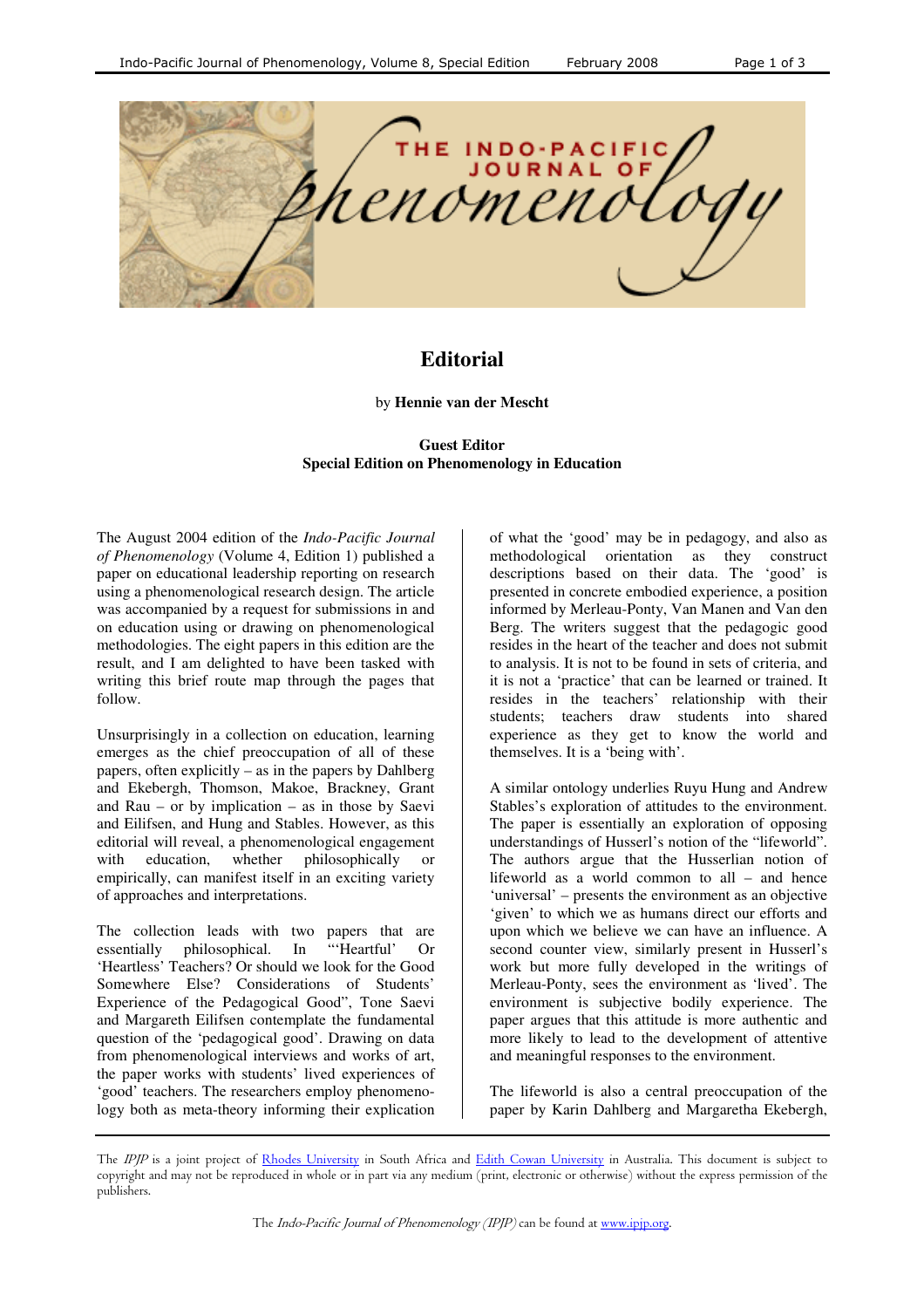"To Use a Method Without being Ruled by It – Learning Supported by Drama in the Integration of Theory with Healthcare Practice". The paper searches for answers to the perennial problem of how theory is to be integrated into learning that is essentially practice-based. Working in a context of nursing and midwifery teaching programmes, the authors report on the use of drama as a teaching and learning methodology. They draw on phenomenological interviews with students on the course. Again, it is the phenomenological insistence on the concrete, on 'lived' experience, which emerges as the central virtuous feature of this pedagogical engagement. Working through drama enables bodily-lived experience of practice, and subsequent reflection enables critical engagement with theory. In this way the approach collapses the theory-practice divide that characterises much learning into more 'holistic' learning, a tendency the authors describe as "intertwining" rather than integration. The use of drama offers unusual modes of expression, helping to ensure that it is the phenomenon itself – rather than theory or preconceived ideas – that remains in focus.

The next three papers offer explicit engagements with phenomenology as methodology. Carol Thomson and Mpine Makoe both explore student experiences of learning in distance programmes. In her paper, "Phenomenology in Teacher Education Contexts: Enhancing Pedagogical Insight and Critical Reflexive Capacity", Thomson draws on Van Manen's notion of a 'phenomenology of practice', which is characterised by a hermeneutic or interpretive approach to phenomenology. The paper is based on data gathered from phenomenological interviews of students on an honours education course focusing on academic literacy. Thomson argues for the need to focus on students as whole people – taking account of their history, culture, language and socio-economic contexts – as well as the need for practitioners to reflect on their practice. The paper discusses the difficulty of 'naming' the phenomenon under investigation, as well as the challenges that arise when cultural, racial, social, economic *and* linguistic differences exist between a researcher and the participants in her/his research, as was the case in this study.

Makoe's paper, "Using Phenomenological Psychology to Analyse Distance Education Students' Experiences and Conceptions of Learning", similarly probes higher education students' experiences of what it means to engage in distance education. Distance education as a mode of study is explained against a complex background of higher education's need to grow both 'access' and 'success' and the fact that for many students distance education is the only option.

Makoe employs a Giorgian research design in the gathering and interpretation of data gathered from students. The central question – What is learning for these students? – develops into a complex answer which suggests that social, cultural, political and economic factors play a significant role in determining these students' understanding of learning.

In the next two papers, the practice of higher education practitioners is under the spotlight. In her paper, "A Phenomenological Case Study of a Lecturer's Understanding of Himself as an Assessor", Rose Grant explores emerging approaches to assessment in higher education. The study was designed along Giorgian lines and set out to explore how a lecturer in education negotiates the apparent tension between the drive for massification and elitism in education. Through phenomenological interviews the paper demonstrates how the lecturer is able to broaden his practice through alternative assessment approaches while still retaining validity and quality. This amounts to a virtual re-invention of the 'self' as educator/assessor, embracing students for who they are, rather than trying to work with an idealised notion of 'student'.

Asta Rau's paper – "Anarchic Educational Leadership: An Alternative Approach to Postgraduate Supervision" – is not obviously a phenomenological study at all, but is included here for several reasons. First, its relevance and topicality; post-graduate supervision, a central function of an academic practitioner, is rarely the subject of research papers presented for publication. Second, drawing on social theory – in this case a nuanced reading of Foucault's discourse on power – suggests a shift to a critical realist orientation and allows the researcher to engage with structure and agency in the competitive world of higher education. Finally, and most importantly, the paper demonstrates an engagement with qualitative data that enables access to the lived world of the student and supervisor, a distinctly phenomenological characteristic. The paper examines power relations between the supervisor and student and between that relationship and the university. Within these discourses in competition with each other the paper draws on anarchic leadership theory in terms of setting boundaries and findings one's own way, and on humanist theory in celebrating and promoting individual agency. In this way the author is able to contemplate the research process as both product and person.

Finally, Dana Brackney's paper offers the insights of a relative newcomer to the terrain of post-graduate study, asking the all too familiar question: how is it

The IPJP is a joint project of Rhodes University in South Africa and Edith Cowan University in Australia. This document is subject to copyright and may not be reproduced in whole or in part via any medium (print, electronic or otherwise) without the express permission of the publishers.